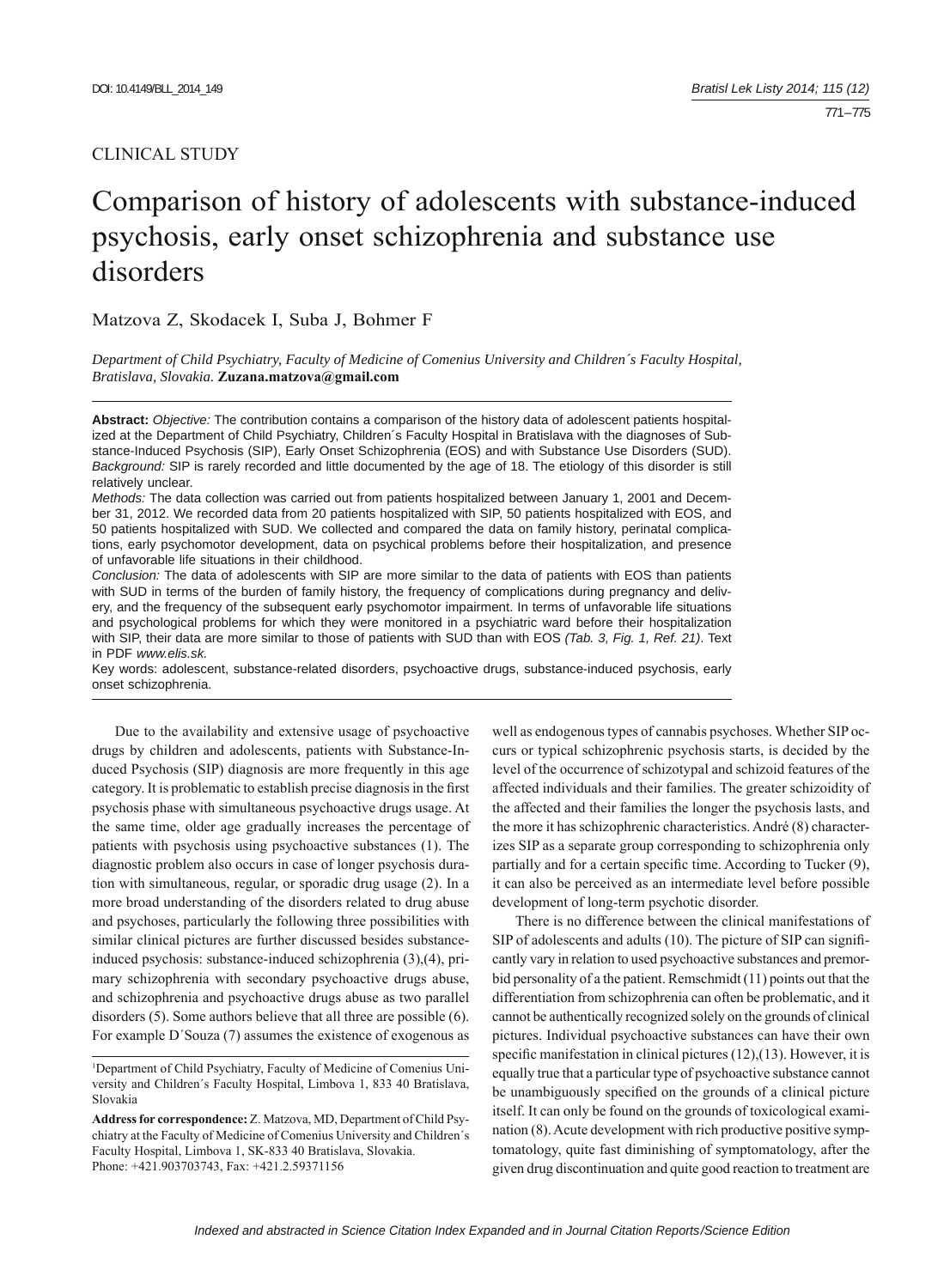## 771 – 775

typical of substance-induced psychosis (14). The drug cannot precipitate negative symptoms as extensively as the positive ones (15). The clinical picture of substance-induced psychosis in children and adolescents can also include catatonia (16). It can generally be assumed that substance-induced psychoses are usually of short, several-day durations, and are unlikely to remain clinically relevant for more than one month after complete cessation of use (17).

#### **Objective**

The objective of the work is to compare history data of adolescent patients hospitalized at the Department of Child Psychiatry (DCP) of the Children´s Faculty Hospital in Bratislava with the Substance-Induced Psychosis diagnosis to history data of adolescents hospitalized with Early Onset Schizophrenia (EOS) and Substance-Abuse Disorders (SUD).

## **Material and methods**

The source of surveyed data were patient records of patients hospitalized at the DCP in Bratislava – psychiatric examination records, standard history questionnaire and in selected cases outpatient records. Data collection was carried out retrospectivelyfrom patients hospitalized between January 1, 2001 and December 31, 2012. Statistic Package for Social Sciences (SPSS – 15.0) PC program was used for the data collection and sorting. The selection was made from the DCP patient database. The selection criterion was diagnosed at the end of hospitalization. We processed the data of all 20 patients hospitalized in this period with the SIP diagnosis, 50 patients with the EOS diagnosis, who were selected randomly, and 50 patients with SUD, who were also selected randomly. We collected and compared their medical history data, focusing on the presence of a psychotic disorder and addiction in the family. We also focused on perinatal factors, early psychomotor development, history data on outpatient psychiatric care, and the presence of unfavorable life situations in their childhood. The collected data were processed by means of descriptive statistical procedures, and recorded by means of standard graphical methods.

#### **Results**

Out of the overall number of 3,496 patients (2,069 boys and 1,427 girls) hospitalized at DCP in Bratislava between 2001 and 2012, 72 patients (46 boys and 26 girls) were diagnosed with EOS, representing 2.06 % of the overall number of hospitalized patients over 12 years.793 patients (488 boys and 305 girls) were hospitalized with SUD in the same period (22.68 % of the overall number of patients). Out of the overall number of hospitalized patients, 20 patients (14 boys and 6 girls, representing  $0.57\%$ ) fulfilled the diagnostic criteria of Substance-Induced Psychosis. All patients were cannabis abusers, 9 of them also abused methamphetamine and 6 of them also abused several other drugs.

Family history data were monitored in patient groups. The results are shown in Table 1.

Records of SIP patients include the occurrence of schizophrenia of their close relatives in 20 % (n = 4), addictive disorders in 10  $\%$  (n = 2), and the history of 50 % of them did not include psychical disorders. SUD patients´ family histories included schizophrenia in only 8 % (n = 4), addictive disorders in up to 36 % (n = 18), and 36 % of them had a negative family history. In the last EOS patient group, family histories included schizophrenia in 24 % of cases ( $n = 12$ ), addictive disorders in 20 % of cases ( $n = 10$ ), and 40 % of patients ( $n = 20$ ) had a negative family history.

Figure 1 shows data from the period of pregnancy, delivery, and early psychomotor development. It comprises two columns for each patient group. The first column informs on the frequency of prenatal or perinatal complications. The second column informs on the frequency of delays in early psychomotor development.

#### **Tab. 1. Comparison of the family history.**

|                             | $SIP(n=20)$ |               | $EOS(n=50)$ |               | $\text{SUD}$ (n=50) |               |
|-----------------------------|-------------|---------------|-------------|---------------|---------------------|---------------|
| Family history              |             | $\frac{0}{0}$ |             | $\frac{0}{0}$ |                     | $\frac{0}{0}$ |
| Addiction                   |             | l0            |             | 16            |                     | 34            |
| Schizophrenia               |             | 20            | 10          | 20            |                     |               |
| Addiction and schizophrenia |             |               |             |               |                     |               |
| Other psychic disorders     |             | 20            |             | 16            |                     |               |
| Unknown family history      |             |               |             |               |                     |               |
| Negative family history     | 10          | 50            | 20          | 40            |                     | 36            |

Comparison of the family history of adolescents hospitalized with Substance-Induced Psychosis (SIP), Early Onset Schizophrenia (EOS) and with Substance Use Disorders (SUD)

#### **Tab. 2. The presence of unfavorable life situations.**

| Unfavorable life situations                        | $SIP(n=20)$ |     | $EOS(n=50)$ |               | $SUB(n=50)$ |    |
|----------------------------------------------------|-------------|-----|-------------|---------------|-------------|----|
|                                                    |             |     |             | $\frac{0}{0}$ |             |    |
| Family breakdowns                                  |             | 30  |             | 26            |             | 68 |
| Victims of bullying at schol                       |             |     |             | 10            |             |    |
| Serious somatic illness in family                  |             | l ( |             | 10            |             |    |
| Living with a psychically ill parent               |             |     |             |               |             |    |
| Neglecting and physical aggression towards a child |             | 30  |             |               |             |    |

The presence of unfavorable life situations in adolescents hospitalized with Substance-Induced Psychosis (SIP), Early Onset Schizophrenia (EOS) and with Substance Use Disorders (SUD)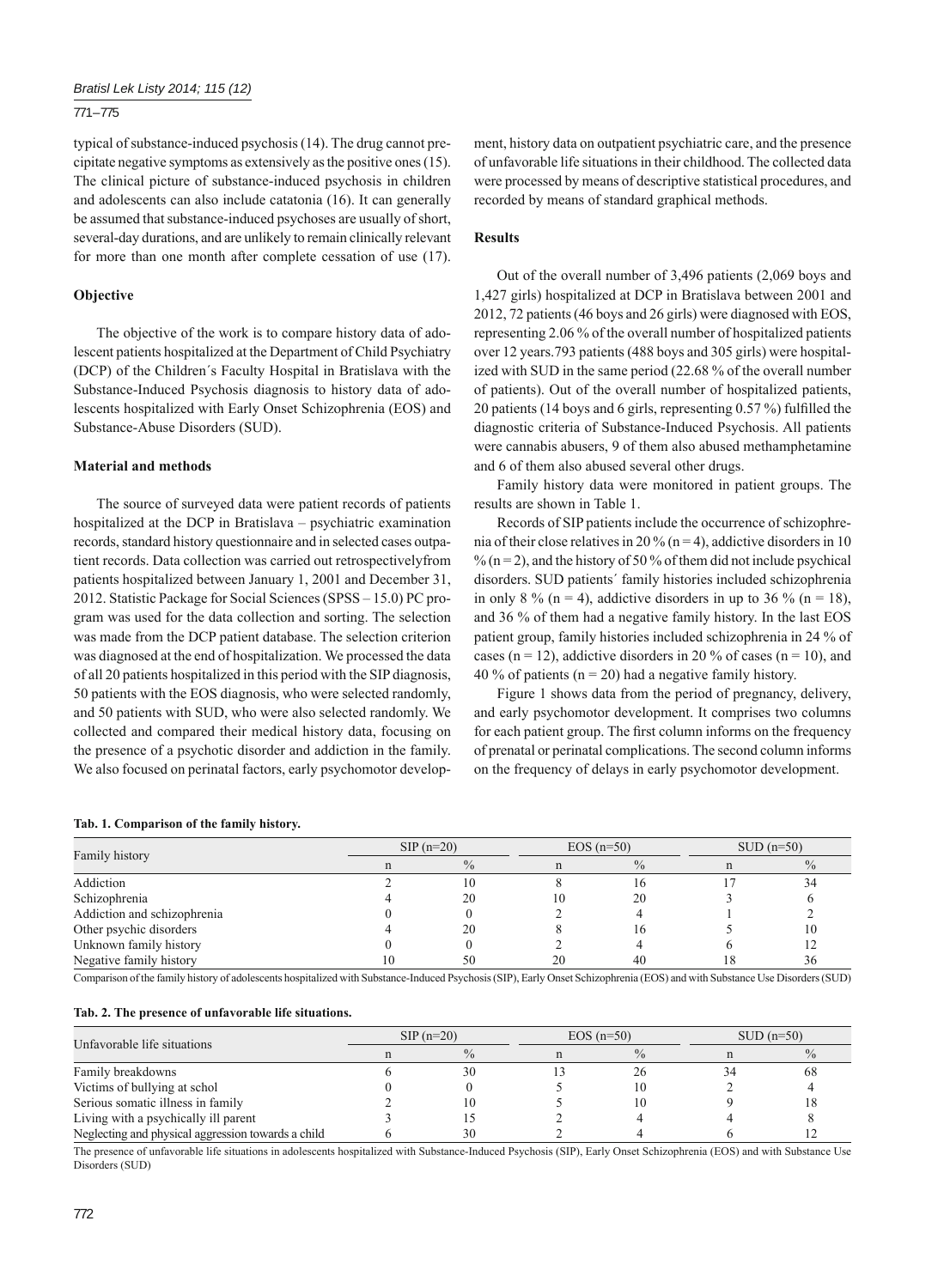



**Fig. 1. Comparison of perinatal history and early psychomotor development. Comparison of perinatal history and early psychomotor development of adolescents hospitalized with Substance-Induced Psychosis (SIP), Early Onset Schizophrenia (EOS) and with Substance Use Disorders (SUD).**

The graph clearly shows that the highest frequency of problematic prenatal and perinatal periods was recorded for EOS patients (54 %,  $n = 27$ ), who also recorded the highest frequency of delays in early psychomotor development  $(28 \, \frac{\text{°}}{\text{°}})$ , n = 14). Quite high frequency of complicated prenatal and perinatal periods was also recorded for SIP patients (40 %,  $n = 8$ ), however delays in early psychomotor development in this group were only recorded for 2 patients (10 %). The group of SUD patients had the lowest frequency of complications in prenatal and perinatal periods, even though it was also relatively high (38 %,  $n = 19$ ). Delays in

development were only recorded for a small number of patients  $(6 \%, n = 3)$ .

The presence of unfavorable life situations in the patients´ childhood was monitored. We particularly focused on the frequency of family breakdowns, victims of bullying at school, presence of a serious somatic illness (possibly leading to death) of parents or siblings, the frequency of living with a psychically ill parent, the frequency of neglecting and physical aggression towards a child. The results are shown in Table 2.

According to the data we collected, up to 68 % ( $n = 34$ ) of SUD patients came from broken families. Higher frequency of the presence of a serious somatic illness in close families (18 %,  $n = 9$ ) was recorded in this group compared to other groups. Compared to other groups, EOS patients were more often victims of bullying at school (10 %,  $n = 5$ ), and family breakdowns were recorded 13 times (26 %). Other monitored situations appeared with the lowest frequency compared to the two remaining groups of patients. High frequency of neglecting and physical aggression towards a child was recorded for SIP patients (30 %,  $n = 6$ ). Compared to the remaining two groups, higher frequency of living with a psychically ill parent was also recorded in this group (15 %,  $n = 3$ ). Family breakdown frequency of 30 % ( $n = 6$ ) was recorded in SIP group.

Table 3 informs on psychiatric history data from the past medical history of patients, i.e. before the period of hospitalization with the monitored diagnosis. We chose the most often repeating diagnoses, with which patients had been examined and treated by their psychiatrists.

As the collected data shows, patients with the SIP diagnosis were not monitored in a psychiatric ward before their hospitalization in 45 % (n = 9), while 45 % (n = 9) were monitored for drug abuse. The group of SID patients most often included the diagnoses of conduct disorder (36 %, n = 18) and ADHD (26 %, n = 13). 16% (n= 8) of patients were not examined in a psychiatric ward before their hospitalization. EOS patients were monitored for various diagnoses, most often for OCD (20 %,  $n = 11$ ), social phobia  $(12 \%, n = 6)$  and mental retardation  $(12 \%, n = 6)$ .

#### **Discussion**

Substance-Induced Psychosis is rarely recorded by the age of 18. The DCP of Children´s Faculty Hospital in Bratislava,

|  |  | Tab. 3. Psychiatric history data from the period before hospitalization with the monitored diagnosis. |  |
|--|--|-------------------------------------------------------------------------------------------------------|--|
|  |  |                                                                                                       |  |

| Psychiatric history   | $SIP(n=20)$ |               | $EOS(n=50)$ |               | $\text{SUD}$ (n=50) |               |
|-----------------------|-------------|---------------|-------------|---------------|---------------------|---------------|
|                       | n           | $\frac{0}{0}$ | n           | $\frac{0}{0}$ | n                   | $\frac{0}{0}$ |
| None                  |             | 45            | 14          | 28            |                     |               |
| Social phobia         |             |               |             |               |                     |               |
| <b>OCD</b>            |             |               |             | 22            |                     |               |
| Tentamen siucidii     |             | 10            |             | 10            |                     |               |
| Mental retardation MR |             |               |             | 12            |                     |               |
| <b>ADHD</b>           |             |               |             |               |                     | 26            |
| CD-conduct disorder   |             |               |             |               | 18                  | 36            |
| <b>SUD</b>            |             | 45            |             |               |                     |               |
| Other diagnoses       |             | 10            |             | 50            |                     | 34            |

Psychiatric history data of adolescents from the period before hospitalization with Substance-Induced Psychosis (SIP), Early Onset Schizophrenia (EOS) and with Substance Use Disorders (SUD).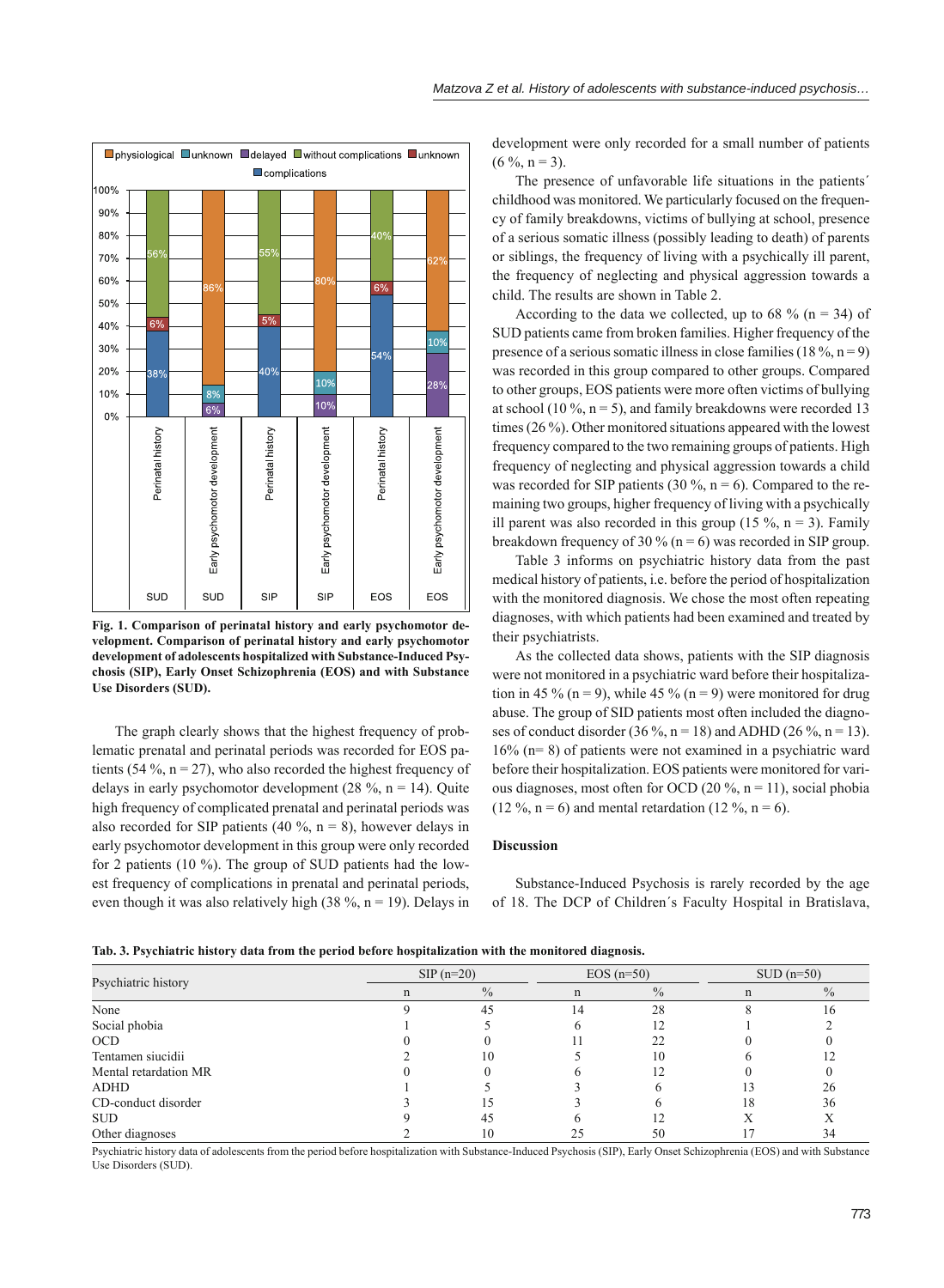#### 771 – 775

hospitalized only 20 of these youngest SIP patients (0.57 % out of all hospitalized patients) over 12 years (2001 – 2012). Even though a quite small group of patients were engaged, a clear and more frequent occurrence was recorded for boys ( $n = 14$ ; 70 %). Some authors state that Substance-Induced Psychosis is characterized by male occurrence (18). The resulting imbalance for the benefit of boys cannot be equally interpreted as a result of more frequent behavior disorders, and psychotropic substances abuse by adolescent boys.

The comparison of family histories showed that in patients hospitalized with SIP , similarly to EOS patients, there was a significantly higher level of the occurrence of schizophrenic diseases and a lower level of the occurrence of addiction than in SUD patients. The Family history data of SIP patients are thus closer to those of EOS patients, which could point out to a greater hereditary vulnerability of these patients to psychotic disorders.

The results of the SIP group, more similar to those of EOS group than SUD group, were also recorded for the comparison of prenatal and perinatal medical history and frequency of the occurrence of subsequent delays in early psychomotor development. The highest frequency of risk pregnancy and perinatal complications was recorded in the EOS group (54 %), where also the highest frequency of the occurrence of delays in psychomotor development (28 %) as well as the ratio between both monitored frequencies (1:9:1) were recorded. The frequency of complications of 40 % and delays in development of 10 % were recorded in the SIP group. The ratio between them was 4:1.The lowest values were recorded in the SUD group, where the frequency of complications was 38 %, delays in development 6 %, and their ratio was only 6:3:1. On the grounds of higher frequency of delivery-related complications and subsequent delays in development, we cannot exclude that bigger or smaller changes to CNS could occur, subsequently increasing the vulnerability of CNS to Substance-Induced Psychosis development.

On the other hand, history data from the past medical history points out to a greater extent of psychical trauma and unfavorable life situations in SIP as well as EOS groups. The data of the SIP group are more similar to those of the SUD group regarding these results. Higher occurrence of unfavorable life situations, a trauma in childhood, contact with an addictive family member, start of psychoactive substances use at an early age, and the risk of sexual behavior are also described in relation to adolescents hospitalized with a dual diagnosis of psychosis and psychoactive substances abuse by Lachman (19).

Interesting data was also collected upon comparing the most frequent psychical disorders for which patients had been monitored before their hospitalization and treated in a psychiatric ward. OCD was not recorded before hospitalization in any of the SIP patients, and only one of them was treated for social phobia. These disorders are relatively often occurring before the beginning of a psychotic disorder (20) (21). Those were also the most frequent disorders recorded in EOS patients. 22  $\%$  (n = 11) of EOS patients had been treated with OCD before the start of schizophrenia, and 12 % ( $n = 6$ ) of the patients had been treated for social phobia. The dominant reasons for which SIP patients had been monitored in a psychiatric ward were psychoactive substance abuse and behavior disorders. Up to 45 % ( $n = 9$ ) of patients of this group had not been monitored in a psychiatric ward before substance-induced psychosis began, which is the greatest number from all groups.

## **Conclusion**

To conclude our findings, it seems that the history data of patients hospitalized with Substance-Induced Psychosis point to a greater hereditary burden in relation to schizophrenic illness than in SUD patients. They at the same time show a greater probability of possible discrete neurological changes, with regard to the frequency of perinatal complications as well as the ratio between the complications and subsequent delays in early psychomotor development. Their numerical values are lower; however, they are approaching the values of EOS patients. On the other hand, the values of premorbid data on the presence of psychical trauma and problematic life situations of SIP patients are rather similar to SUD patients. Equally, psychical problems and disorders for which patients had been monitored and treated before their hospitalization are not typical of EOS patients, but rather of disorders occurring in relation to patients abusing psychoactive substances. The authors realize that the results can be distorted to a certain extent by a small numebr of patients, and they are planning to continue collecting data of further patients and to perform more detailed examinations of the youngest patients suffering from Substance-Induced Psychosis.

## **References**

**1. Wisdom JP, Manuel JI, Drake RE.** Substance Use Disorder Among People With First-Episode Psychosis: A Systematic Review of Course and Treatment. Psychiatr serv 2011; 62 (9): 1007–1012.

**2. André I, Novotný V, Somošová J.** Toxické psychózy – diagnostické úvahy. Alkohol Drog Záv 2003; 3: 137–142.

**3. Degenhardt L, Hall W.** Cannabis and psychosis. Cur Psychiatry 2002; 4: 191–196.

**4. De Hert M, Wampers M, Jendricko T et al.** Effects of cannabis use on age of onset in schizophrenia and bipolar disorder. Schizophrenia Res 2011; 126 (1–3): 270–276.

**5. WHO.** Neuroscience of Psychoactive substance use and dependence. Geneva: World Health Organisation; 2004: 264.

**6. Hambrecht M, Hafner H.** Substance abuse and the onset of schizophrenia. Biol Psychiatry 1996; 40: 1155–1163.

**7. D´Souza C, Cho HS, Perry EB, Krystal JH.** Cannabinoid "model" psychosis, dopamine – canabinoid interactions and implications in schizophrenia. In: Castle D, Murray R, eds. Marijuana and Madness. Cambridge: Cambridge University Press; 2004: 142–165.

**8. André I, Novotný V, Cook J.** Toxické psychózy II. časť – Psychopatológia toxických psychóz. Alkohol Drog Záv 2006; 2: 77–83.

**9. Tucker P.** Substance misuse and early psychosis, Australian Psychiatry 2009; 17 (4): 291–294.